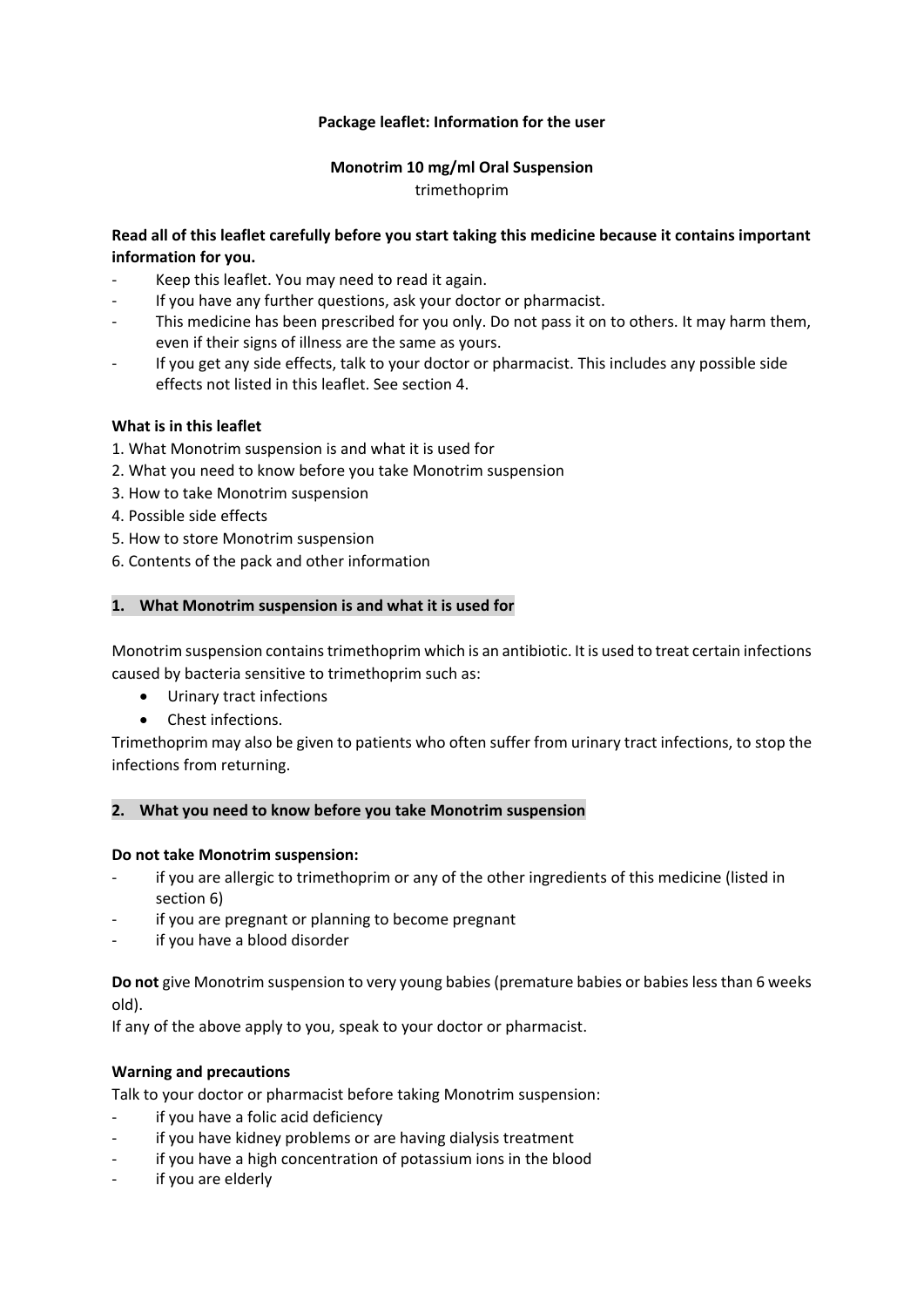if you are breast-feeding.

Monotrim suspension can increase potassium blood levels. Patients at risk of increased potassium blood levels include those with kidney problems, poorly controlled diabetes, or those on certain medicines or potassium supplements. The symptoms of severe hyperkalaemia might include muscle cramps, irregular heart rhythm, diarrhoea, nausea, dizziness or headache. Your doctor may perform blood tests to monitor your potassium blood levels.

## **Other medicines and Monotrim suspension**

Tell your doctor or pharmacist if you are taking, have recently taken or might take any other medicines.

Some medicines may be affected by Monotrim suspension or they may affect how well Monotrim suspension will work.

Tell your doctor or pharmacist if you are taking:

- anticonvulsants for epilepsy or related conditions, particularly phenytoin
- diuretics (water tablets), e.g. bendroflumethiazide, eplerenone, spironolactone, amiloride or triamterene
- medicines likely to increase the amount of potassium in your blood (e.g. potassium supplements, ACE-inhibitors such as lisinopril, angiotensin II antagonists, heparin)
- digoxin, a medicine used to treat certain heart conditions
- medicines to stop the blood clotting or thin the blood (e.g. warfarin)
- ciclosporin, a medicine used to suppress the immune system
- folate antagonists, medicines used to treat rheumatoid arthritis or cancer (e.g. methotrexate or 5-fluorouracil)
- oestrogen-containing contraceptives. Ask your doctor or pharmacist about alternative contraception
- medicines likely to depress bone marrow (e.g. mercaptopurine, azathioprine)
- procainamide, a medicine used to treat certain heart conditions
- repaglinide, a medicine used to treat diabetes
- dapsone, a medicine used to treat skin infections
- pyrimethamie, a medicine used to prevent malaria
- lamivudine, a medicine used to treat HIV
- oral typhoid vaccine, a medicine used to protect against typhoid fever.

Blood monitoring may be carried out if taking these drugs with Monotrim suspension.

If you are unsure whether you are taking any of the above medicines, show the containers of the medicines you are taking to your doctor or pharmacist.

### **Pregnancy and breast-feeding**

### **Pregnancy**

DO NOT take Monotrim suspension if you are pregnant as it may affect your unborn baby.

### **Breast-feeding**

Monotrim suspension can pass into breast milk. Therefore, care should be taken if breast-feeding.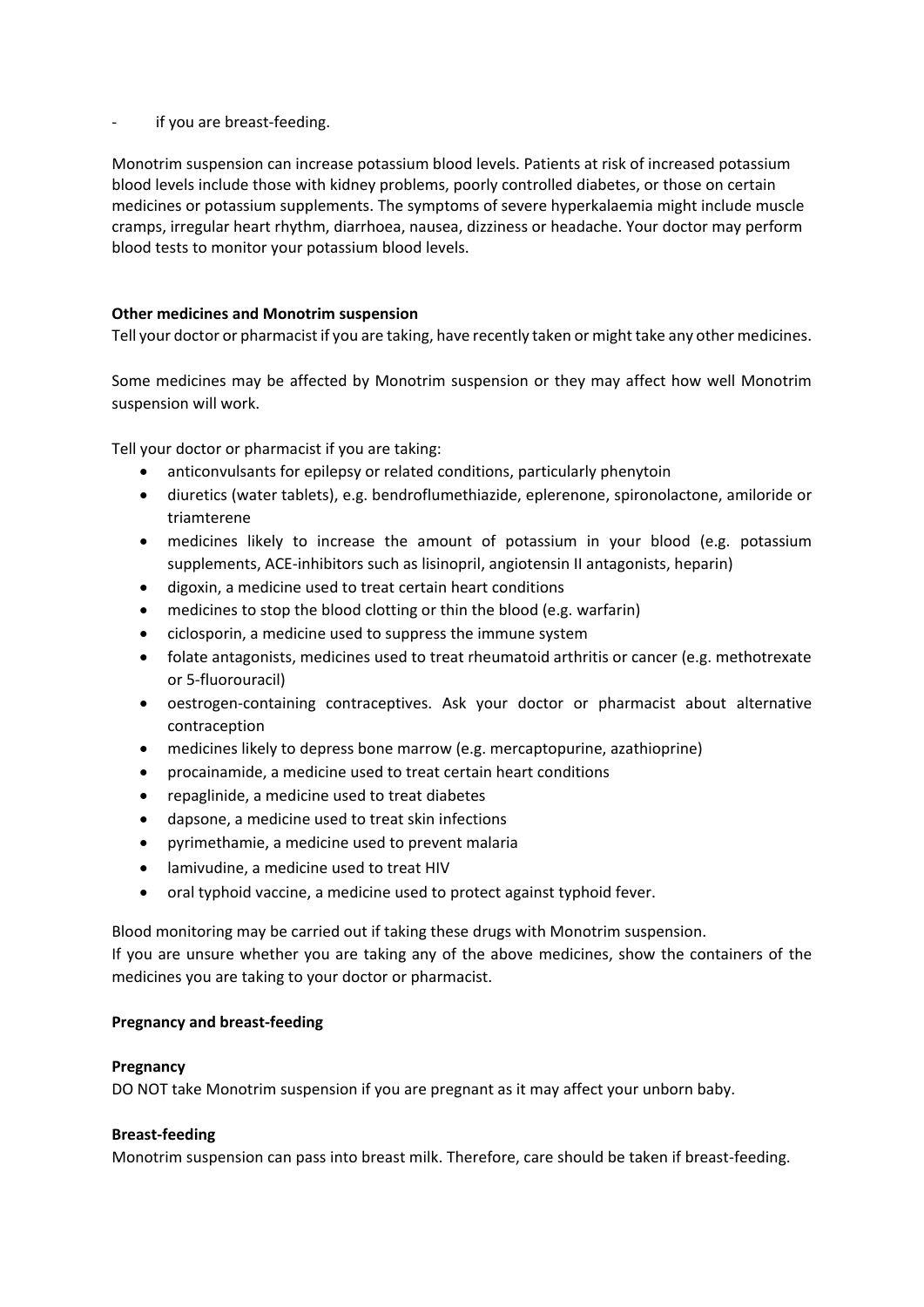If you are pregnant or breast-feeding, think you may be pregnant or are planning to have a baby, ask your doctor or pharmacist for advice before taking this medicine.

## **Driving and using machines**

Monotrim suspension is unlikely to affect your ability to use machinery or to drive.

## **Monotrim Oral Suspension contains sorbitol, methyl parahydroxybenzoate and sodium**

**sorbitol**

This medicine contains 2.04 g sorbitol in each 5 ml which is equivalent to 408 mg/ml. Sorbitol is a source of fructose. If your doctor has told you that you (or your child) have an intolerance to some sugars or if you have been diagnosed with hereditary fructose intolerance (HFI), a rare genetic disorder in which a person cannot break down fructose, talk to your doctor before you (or your child) take or receive this medicine.

Sorbitol may cause gastrointestinal discomfort and mild laxative effect.

**methyl parahydroxybenzoate**

This may cause allergic reactions (possibly delayed).

**sodium**

This medicine contains less than 1 mmol sodium (23 mg) per ml oral suspension, that is to say essentially 'sodium-free'

## **3. How to take Monotrim suspension**

Always take this medicine exactly as your doctor or pharmacist has told you.

Your doctor will decide on the appropriate dose to suit your condition.

Check with your doctor or pharmacist if you are not sure.

If you suffer from a kidney complaint, your doctor will decide the correct dosage for you.

- Take the suspension by mouth.
- Shake the bottle gently before taking the medicine. It is important to shake up any sediment but do not shake it too hard - it may harm the suspension and produce even more sediment.

## **The recommended dose is:**

### **Doses to treat urinary or chest infections**

**Adults and adolescents over 12 years:** the usual dose is 20 ml (four 5 ml spoonfuls) twice a day for 7-10 days.

**Children under 12 years:** the usual dose may be given twice a day for 7-10 days.

| Age                 | Usual dose given twice a day              |
|---------------------|-------------------------------------------|
|                     | for 7 to 10 days                          |
| 6 weeks to 5 months | 2.5 ml (half a 5 ml spoonful)             |
| 6 months to 3 years | 2.5 ml - 5 ml (half to one 5 ml spoonful) |
| 4 years to 7 years  | 5 ml - 7.5 ml (one to one-and-a-half      |
|                     | 5 ml spoonfuls)                           |
| 8 years to 12 years | 7.5 ml - 12.5 ml (one-and-a-half to       |
|                     | two-and-a-half 5 ml spoonfuls)            |

Your doctor may tell you to double the dose on the first day.

### **Doses to prevent urinary infections**

**Adults and adolescents over 12 years:** the usual dose is 10 ml (two 5 ml spoonfuls) at night.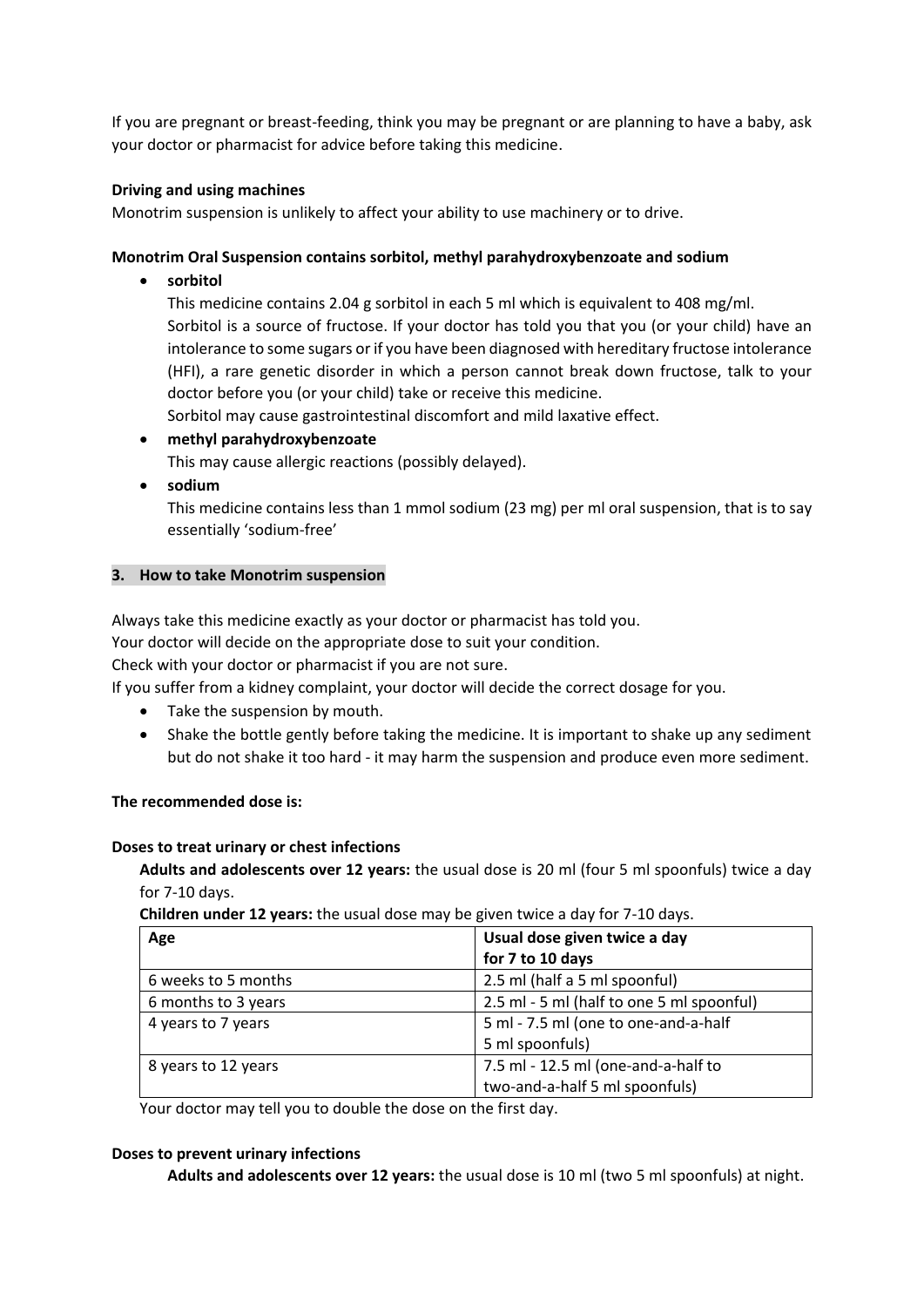Your doctor may tell you to take another 10 ml in the morning as well. **Children under 12 years:** your doctor will tell you the correct dose based on the child's weight, to be taken once a day, in the evening.

## **Elderly**

Your doctor may prescribe a lower dose. You will be advised by your doctor.

## **Taking Monotrim suspension long term**

If you are taking this for a long time, blood tests may be carried out. The doctor may also prescribe an additional drug, folic acid, for you to take.

## **If you take more Monotrim suspension than you should**

- 1. Tell your doctor, pharmacist or nearest hospital casualty department immediately.
- 2. Take the bottle and any remaining suspension with you so that people can see what you have taken.
- 3. Do this even if you feel well.

## **If you forget to take Monotrim suspension**

If you suffer from a kidney complaint and you forget to take a dose, ask your doctor or pharmacist for advice. Otherwise, if you forget to take a dose take it as soon as you remember, but if it is almost time for your next dose, skip the missed dose and continue as usual. Do not take a double dose to make up for a forgotten dose.

## **If you stop taking Monotrim suspension**

Do not stop just because you feel better. If you stop too soon, the infection may come back. Keep taking the suspension until the prescribed course is finished.

If you have any further questions on the use of this medicine, ask your doctor or pharmacist.

### **4. Possible side effects**

Like all medicines, this medicine can cause side effects, although not everybody gets them. Do not be alarmed by this list of possible side effects. You may not experience any of them.

**STOP taking** the suspension and **seek medical help immediately** if you have any of the following **allergic reactions:**

- difficulty breathing or swallowing, swelling of the face, lips, tongue or throat
- severe itching of the skin, with a red rash or raised lumps
- blistering of the mouth, eyes, or genital region, patchy areas of rash, peeling skin, fever or sore throat

## **Seek immediate medical attention if you have any of the following symptoms:**

- eye pain, redness, or sensitivity to bright light, blurred vision, floaters (dots that move across the field of vision)
- sudden headache, stiff neck, fever, sensitivity to bright light, drowsiness and muscle pain, with or without a rash
- unusual bleeding or bruising; repeated infections or infections that will not go away. This may be due to changes in your blood. Blood tests may be carried out to check for this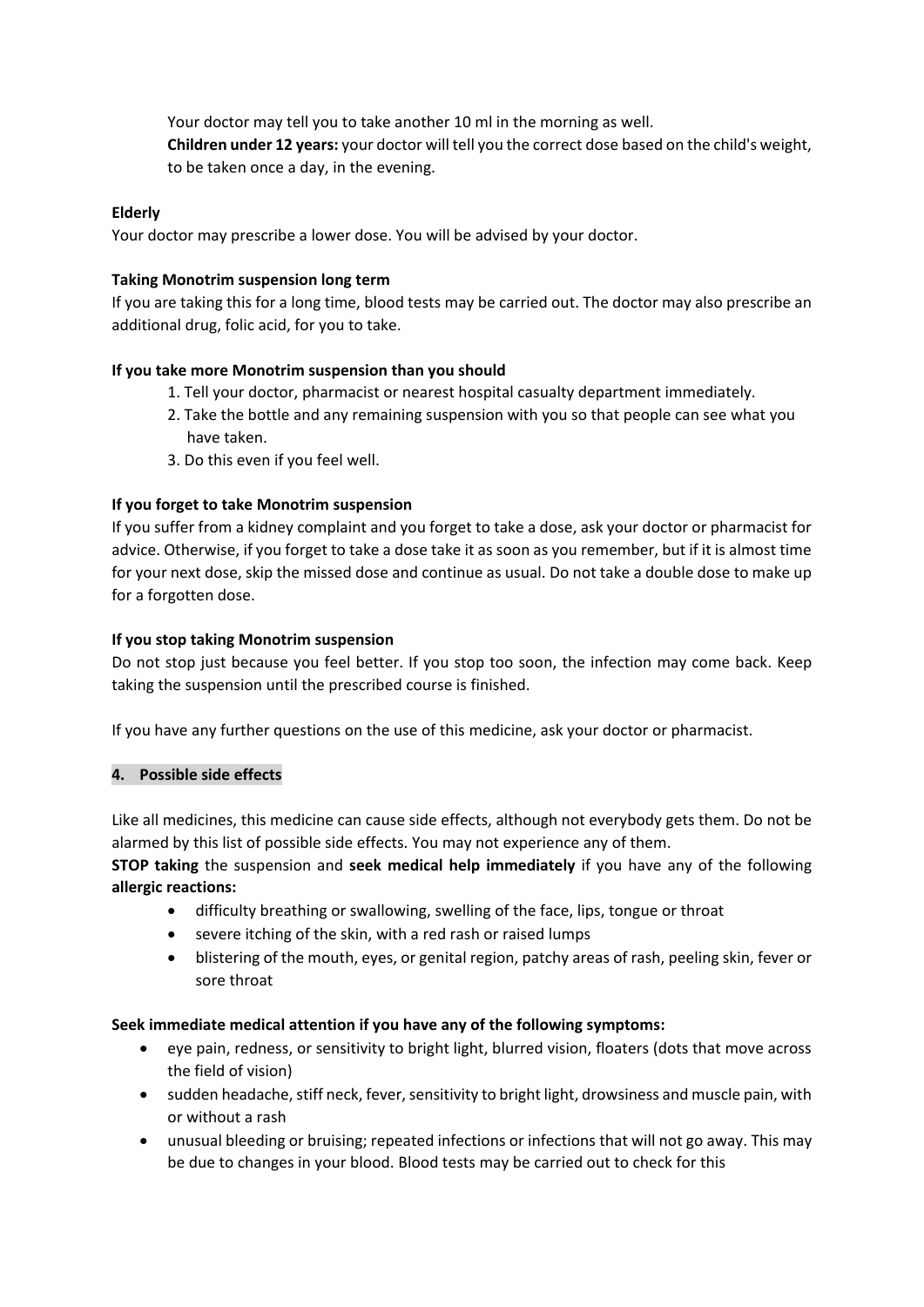yellowing of the skin or whites of the eyes caused by liver or blood problems.

# **Tell your doctor if you get any of the following side effects:**

- muscle pain or muscle weakness
- nausea, vomiting or an upset stomach
- reactions to the sun. Skin may become red, painful and swollen do not sunbathe, use a sun bed, or expose your skin to UV light.

Some people may get an increased amount of potassium in their blood (especially the elderly or those with kidney problems). You cannot feel or see this, but your doctor may test your blood for this side effect.

## **Reporting of side effects**

If you get any side effects, talk to your doctor or pharmacist. This includes any possible side effects not listed in this leaflet. You can also report side effects directly via

HPRA Pharmacovigilance Website: www.hpra.ie

By reporting side effects you can help provide more information on the safety of this medicine.

## **5. How to store Monotrim suspension**

Keep this medicine out of the sight and reach of children.

Do not use this medicine after the expiry date which is stated on the bottle, label and on the carton after EXP. The expiry date refers to the last day of that month.

Do not store above 25°C.

Discard any remaining solution 28 days after first opening.

Do not throw away any medicines via wastewater or household waste. Ask your pharmacist how to throw away medicines you no longer use. These measures will help protect the environment.

## **6. Contents of the pack and other information**

### **What Monotrim suspension contains**

- The active substance is trimethoprim. Each ml contains 10 mg trimethoprim.
- The other ingredients are carmellose sodium, microcrystalline cellulose, carboxymethylcellulose sodium, ammonium glycyrrhizinate, methyl parahydroxybenzoate (E218), sorbitol (E420), anise oil and purified water. (See end of Section 2 for further information on sorbitol, methyl parahydroxybenzoate and sodium).

## **What Monotrim suspension looks like and contents of the pack**

Monotrim Oral Suspension is a white liquid with an aniseed aroma. It is available in plastic bottles of 100 ml.

### **Marketing Authorisation Holder and Manufacturer**

### **Marketing Authorisation Holder**

Taw Pharma (Ireland) Ltd, 104 Lower Baggot Street, Dublin 2, D02 Y940, Ireland.

### **Manufacturer**